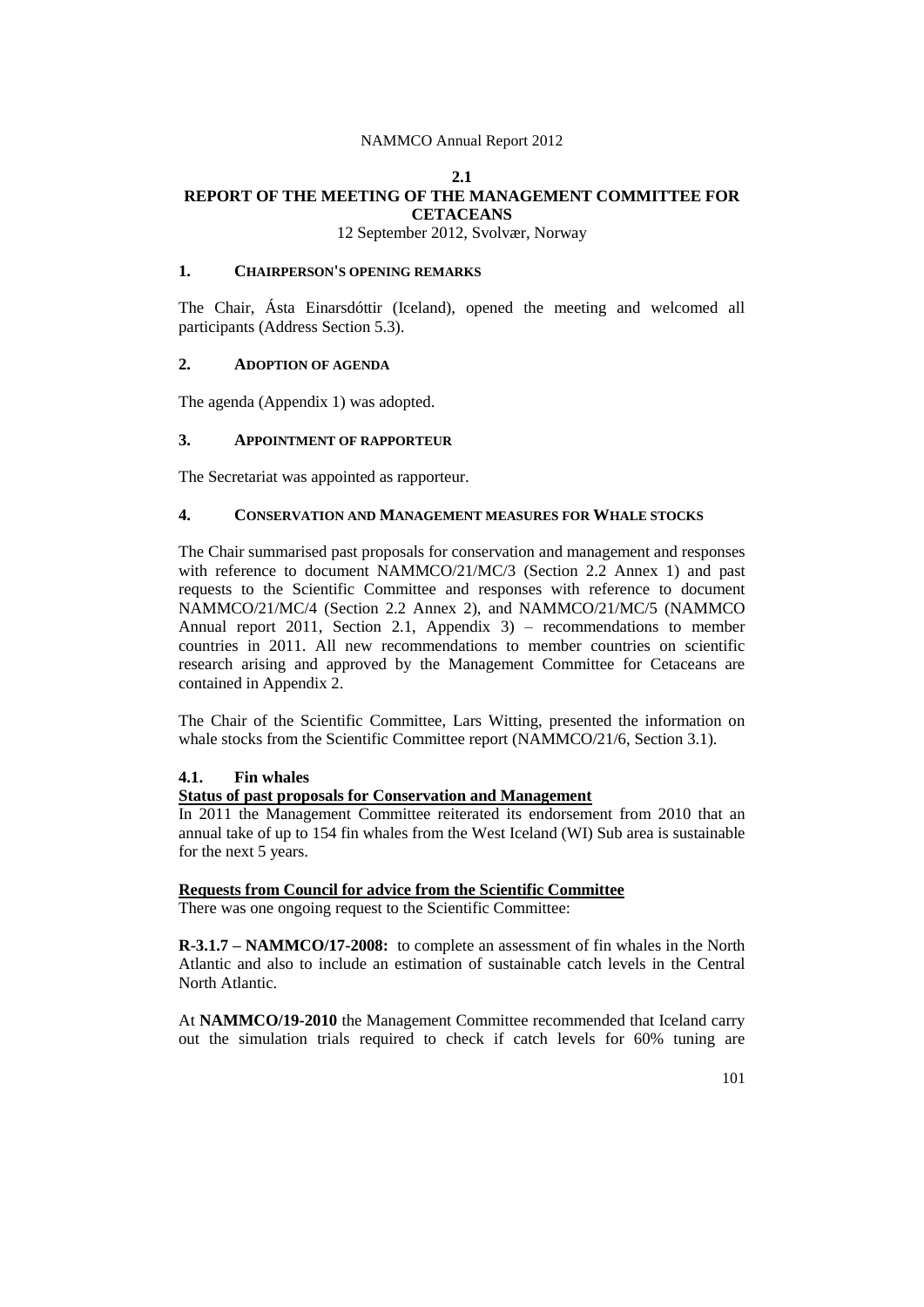sustainable in the long term as soon as possible. It was further recommended that studies should be carried out to help distinguish between alternative stock structure hypotheses, using several different approaches such as genetics, satellite telemetry and photo-identification.

# **Update from the Scientific Committee**

The planned Icelandic rerunning of the trials with 60% tuning of the RMP has yet to be completed. Iceland included a stock structure hypothesis testing in its research proposal to the IWC in June 2012 but this was not finalised at the time of the NAMMCO SC meeting.

Iceland reported that there had been no fin whale hunt in Iceland the last 2 years and that it is anticipated that hunting will take place in 2013.

### **Conclusions by the Management Committee**

The Management Committee **noted** the report and **reiterated its recommendations** from 2010.

The Management Committee further **noted** that there had been no catches of fin whales in Iceland in 2011 and 2012.

### **4.2. Humpback whales**

# **Requests by Council for advice from the Scientific Committee**

There was one pending request to the Scientific Committee:

**R-3.2.4 - NAMMCO/15-2006:** to conduct a formal assessment following the completion of the T-NASS. Furthermore to investigate the relationship between the humpback whales summering in West Greenland and other areas and incorporate this knowledge into the estimate of sustainable yields of West Greenland humpback whales.

At **NAMMCO/19-2010** the Management Committee recommended to run detailed simulation testing of the AWMP-C procedure. The development and simulation testing of management procedures for humpback whales in West Greenland is ongoing in the IWC, and it was recommended that NAMMCO relies on this work to avoid duplication.

#### **Update from the Scientific Committee**

The recommended analyses (see NAMMCO Annual report 2011, Section 2.1) to detect responsive movements to survey vessels in humpback whales will not be performed by Iceland.

It had been noted that humpback whales are present in areas off East Greenland that have not previously been surveyed, in agreement with information provided by observers on seismic surveys.

#### **Conclusions by the Management Committee**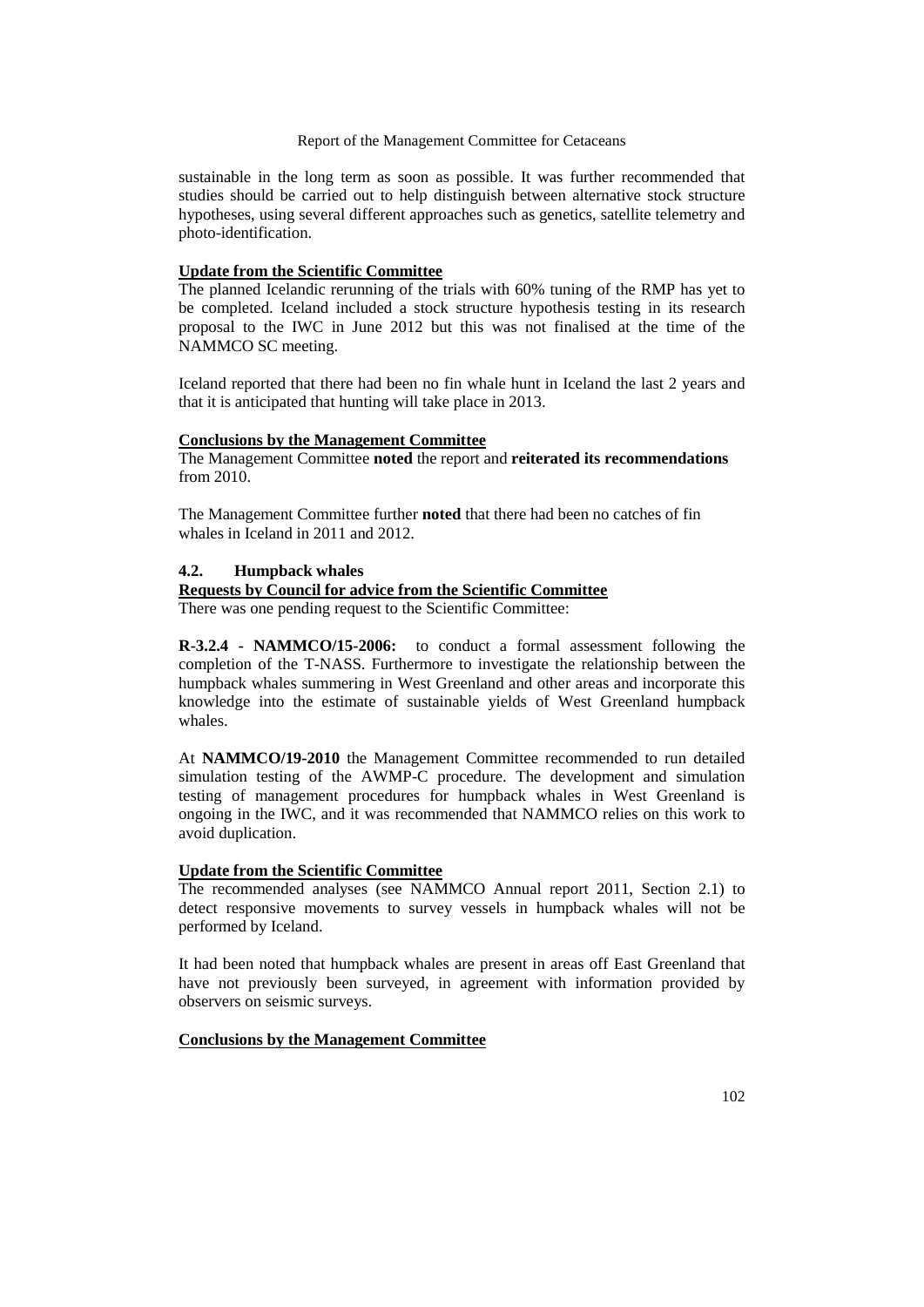The Management Committee **noted** the report.

#### **4.3. Sei whales**

## **Requests from Council for advice from the Scientific Committee**

There was one pending request to the Scientific Committee:

**R-3.5.3 amended NAMMCO/19-2010:** to assess the status of sei whales in West Greenland waters and the Central North Atlantic, and provide minimum estimates of sustainable yield.

**At NAMMCO/20-2011** the Management Committee noted that the response from the Scientific Committee implies that although an assessment of sei whales can in theory be conducted it is not likely to result in a realistic estimate of sustainable yield. This is primary due to the lack of recent abundance estimates that cover more than a fraction of the distribution area for this stock. Therefore the Management Committee recommended that the Scientific Committee monitors the development and proceeds with an assessment as soon as sufficient data become available.

### **Update from the Scientific Committee**

Sei whales are not a priority species for the coming surveys for Greenland, Norway, and the Faroes, and Iceland have not yet decided on the matter.

Iceland informed the meeting that sei whales might be one of the target species depending on the how the next surveys are designed.

# **Conclusions by the Management Committee**

The Management Committee **noted** the report, and **reiterated its recommendation** from last year that the Scientific Committee monitors the development and proceeds with an assessment if and when sufficient data become available.

# **4.4. Minke whales**

#### **Status of past proposals for Conservation and Management**

In 2011, based on new abundance estimates, the Management Committee agreed that annual removals of 229 minke whales from the CIC (Central Iceland Coastal) area are sustainable and precautionary at least for the period  $2011 - 2016$ .

# **Requests from Council for advice from the Scientific Committee**

There was one ongoing request to the Scientific Committee:

**R-3.3.4 - NAMMCO/17-2008:** to conduct a full assessment, including long-term sustainability of catches, of common minke whales in the Central North Atlantic once results from the 2009 survey become available.

# **Update from the Scientific Committee**

At **NAMMCO/19 2010** the Management Committee for Cetaceans recommended calculating, as soon as possible, catch limits based on running the RMP on the Central North Atlantic medium area, with catch cascade allocation of catches to small areas.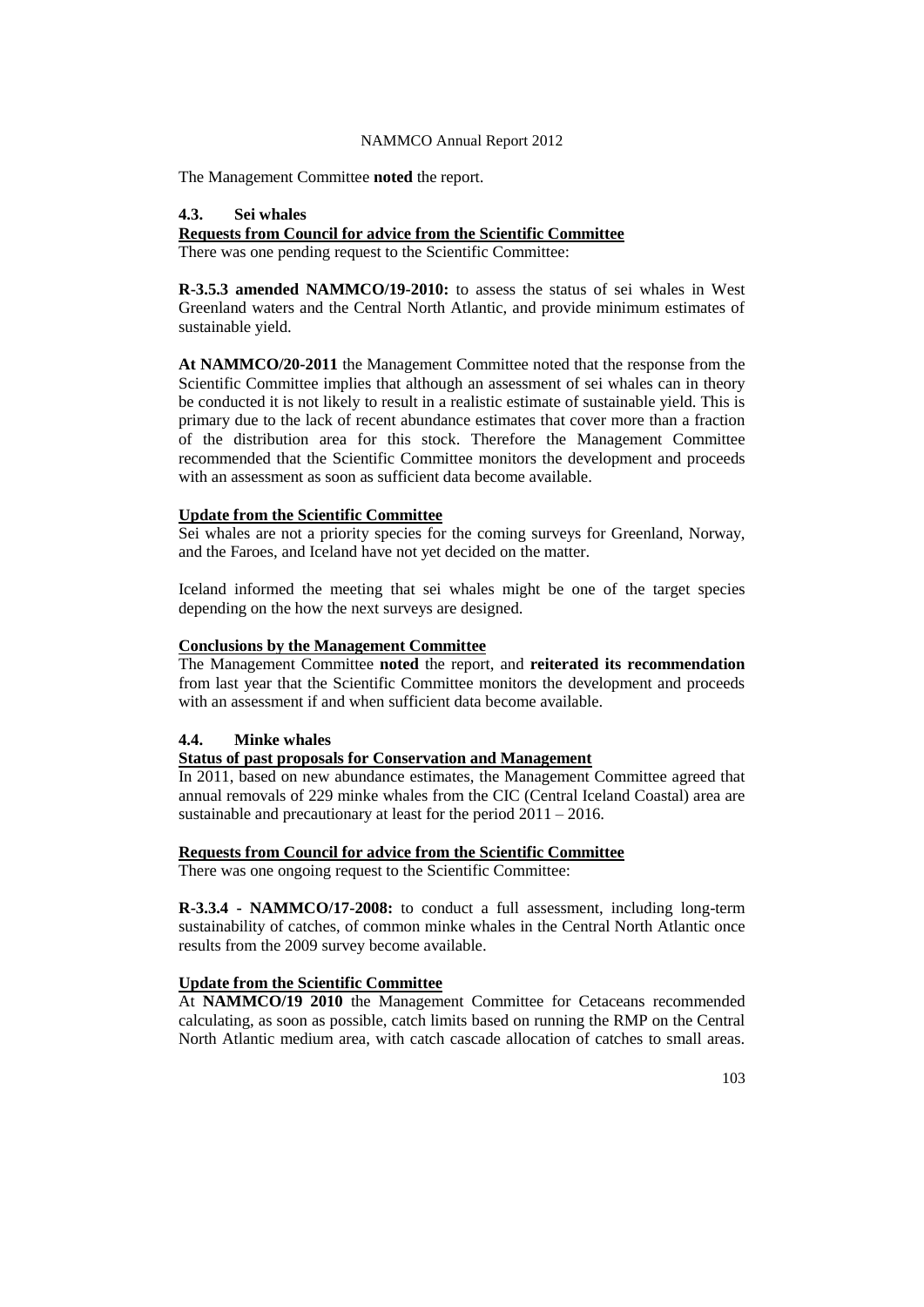However no progress has been made partially because the Icelandic quotas have not been fully utilised.

It was reported that the logistics and specifications of the Norwegian Minke Whale DNA Register have now been reviewed. The register gives information on:

- Data for 98.6% of the whales landed from 1997 to 2010
- Probability of match between two whales from 0.0006 to 0.00000003 (5 *vs* 8 *loci*)
- Allows for verification of traded whale products *via* matches to the register
- Application of similar registers to other species has been evaluated
- Iceland has established a similar register for fin and minke whales.

Norway informed the meeting that, in addition to being a data base to monitor whale products, the register has proven very useful in giving information on minke whale biology and behaviour that are relevant for management. Norway did not conduct sighting surveys (with minke whales as prime target species) in 2012, but intend to do so in 2013 to complete the current 6-year cycle.

#### **Conclusions by the Management Committee**

The Management Committee **noted** the report from the Scientific Committee

# **4.5 Narwhal – West Greenland**

# **Requests for advice from the Scientific Committee**

There were four ongoing requests to the Scientific Committee:

**R-3.4.10 - NAMMCO/14-2005:** future surveys for beluga and narwhal should be planned using the international expertise available through the Scientific Committee, and with input from hunters at the planning stage. In addition, if and when new survey methods are applied, they should be calibrated against previously used methods so that the validity of the survey series for determining trends in abundance is ensured.

**R-3.4.9 - NAMMCO/15-2005:** to provide advice on the effects of human disturbance, including noise and shipping activities, on the distribution, behaviour and conservation status of belugas, particularly in West Greenland. In 2009 (NAMMCO/18) it was further specified that there was no need for a broad assessment for all marine mammals, and that focus would be on walrus, narwhal and beluga (ongoing).

**R-3.4.11 – NAMMCO/17-2008:** to update the assessment of both narwhal and beluga when new data are available.

**R-3.4.12 - NAMMCO/19-2010:** to provide advice on sustainable takes for narwhal from the Kane Basin in spring, summer and fall.

#### **Advice from the Scientific Committee**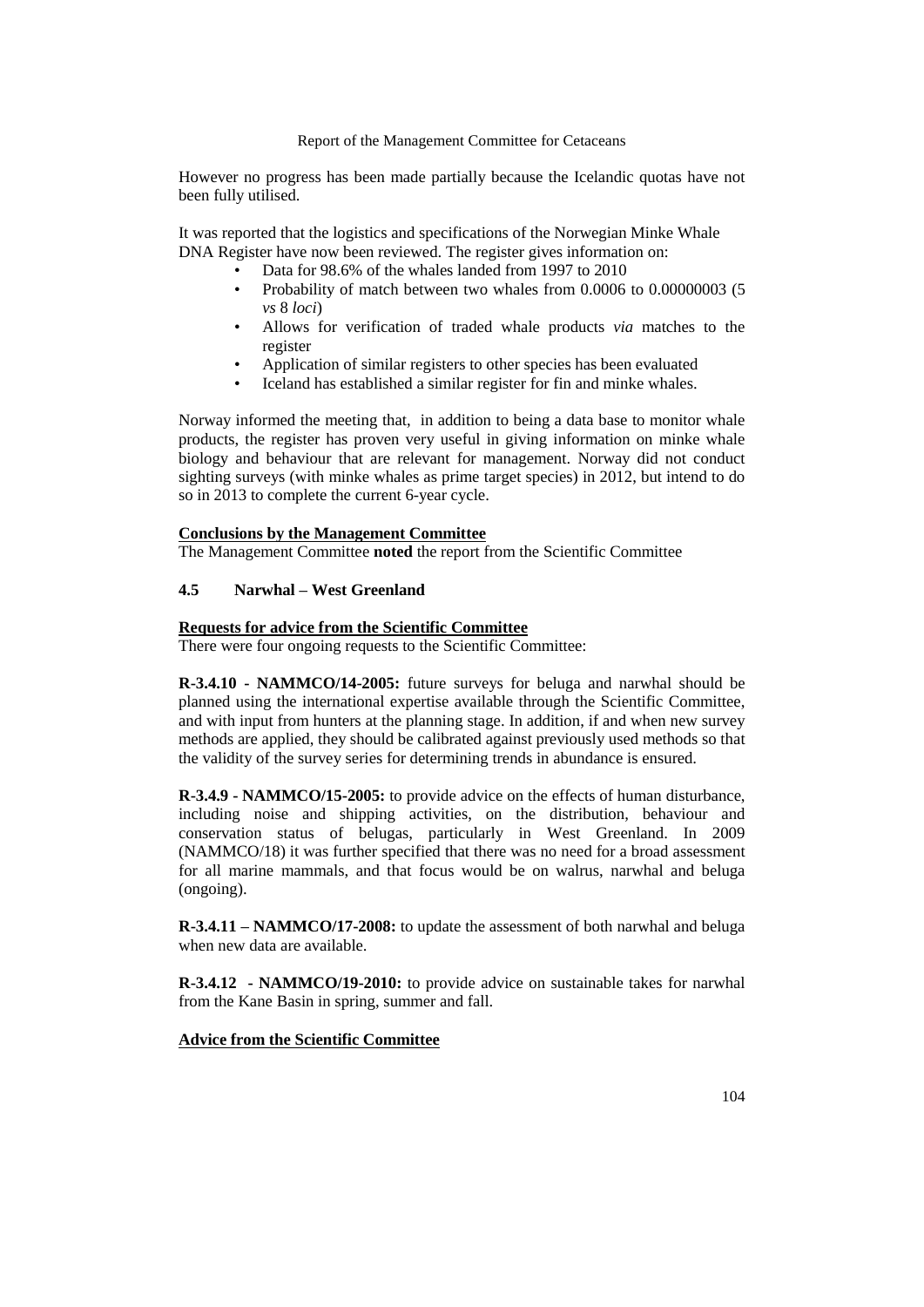#### *West Greenland*

The SC agreed on the metapopulation structure for narwhals in Baffin Bay, Hudson Bay, and adjacent waters as a useful approach for identifying summer aggregations as management units in narwhals. The model includes seasonal movements with relationships between stocks and hunting localities and satellite tracking of whales that return to summering grounds the following year suggest inter-annual site fidelity, with summer aggregations to some extent being demographically-independent subpopulations with minimal or no exchange of animals.

Narwhals in Canada constitute 5 separate stocks with some limited exchange between 3 of the stocks. Coastal summer aggregations in Greenland constitute 2 stocks in addition to 2 fall-winter aggregations supplied by narwhals from several summering stocks. Several of the narwhal stocks are mixing on the wintering areas in Baffin Bay-Davis Strait, but mating most likely occur after the initiation of migration towards summering areas.

The Scientific Committee recommends that a small Working Group (WG) fully explore the allocation of harvest to summer aggregations before the next NAMMCO/JCNB JWG meeting.

Aerial surveys conducted in the North Water in May resulted in new fully corrected abundance estimates of 10,677 (95% CI: 6,120-18,620) narwhals in 2009 and 4,775 (95% CI: 2,417-9,430) in 2010.

New data on age structure were reviewed by the Scientific Committee and these data from hunts were found to be useful for assessment models by providing better estimates of population growth.

The assessments of West Greenland narwhals were updated with age-structured data, recent abundance estimates, and catches. Several scenarios of stock delineations and harvest allocations were explored, and the Scientific Committee agreed that the current quotas are sustainable. A new and updated advice is expected from the next NAMMCO/JCNB JWG meeting based on a metapopulation model.

| Area                       | Current quotas |
|----------------------------|----------------|
| <b>Inglefield Bredning</b> | 85             |
| Melville Bay               | 81             |
| Uummannaq                  | 85             |
| Disko Bay                  | 59             |
| Total                      | 310            |

# *East Greenland*

Satellite tracking shows that narwhals in East Greenland have a yearly migration where they leave the fjords and move off the coast in winter. Whales from the Scoresby Sound area seem to belong to a stock separate from other narwhal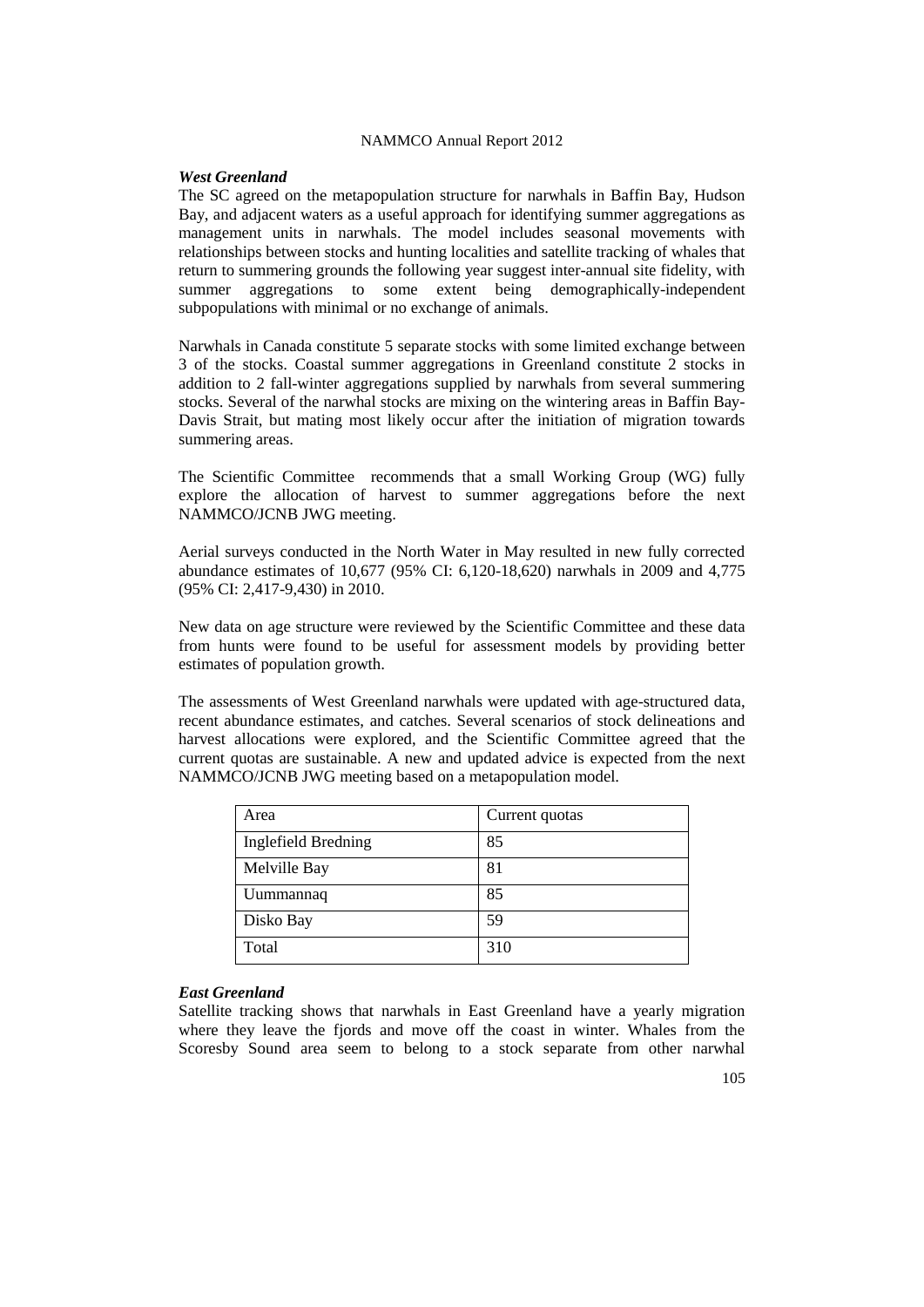aggregations in East Greenland, and the Scientific Committee agreed that narwhals in Scoresby Sound (Ittoqqortoormiit) and Kangerlussuaq-Sermilik (Tasiilaq) should be treated as 2 separate stocks.

Abundance estimates from 2008 are

- Scoresby Sound: 3,900 (95%CI:13,100-1,160)
- Kangerlussuaq-Sermilik: 1,520 (95%CI:5,540-417)

Age-structure data from Ittoqqortoormiit were applied to assessments of both East Greenland areas, and the harvest was found to select for older animals. It was estimated that narwhals in the Ittoqqortoormiit area have increased slightly, while narwhals in the Tasiilaq/Kangerlussuaq area might be stable. The current growth rate in the absence of harvest was estimated between 1.2% (95% CI:0–3.5) and 3.7% (95% CI:1.6–5.9), depending upon model and area.

The Scientific Committee agreed on the following new advice with a 70% probability of increase:

- Scoresby Sound: total removal per year 70
- Kangerlussuaq-Sermilik: total removal per year 18

The Scientific Committee recommended continued work on survey correction factors, collection of age-data for improved assessments, studies for the estimation of struck and loss rates, and further development of assessment models.

# *R. 3-4-9*

Little information is available on the response of marine mammal populations to changing Arctic conditions including sea ice, climate, prey species and increasing human development (seismic, shipping, drilling). It is recommended to organize an international symposium on the effects of seismic and other development activities on Arctic marine mammals with a focus on beluga and narwhal.

Greenland informed the meeting that it is following the scientific advice given by NAMMCO and has set a quota level with a 70% probability of continued growth.

Greenland noted that the USA is planning a workshop on the anthropogenic impact on cetaceans with a more general focus than the Scientific Committee is planning. It was emphasised that efforts should be made not to duplicate work.

# *Age Estimation Workshops for narwhal and beluga*

Two workshops were held in December 2011 and concluded that counting of tooth growth layers can only be used for belugas and not routinely in narwhal tusk. Furthermore, contrary to what has been the assumption before, the now accepted standard is one annual growth layer group (GLG). The Scientific Committee recommends standardization among laboratories. For narwhal, the aspartic acid racemization technique has proven promising and the Scientific Committee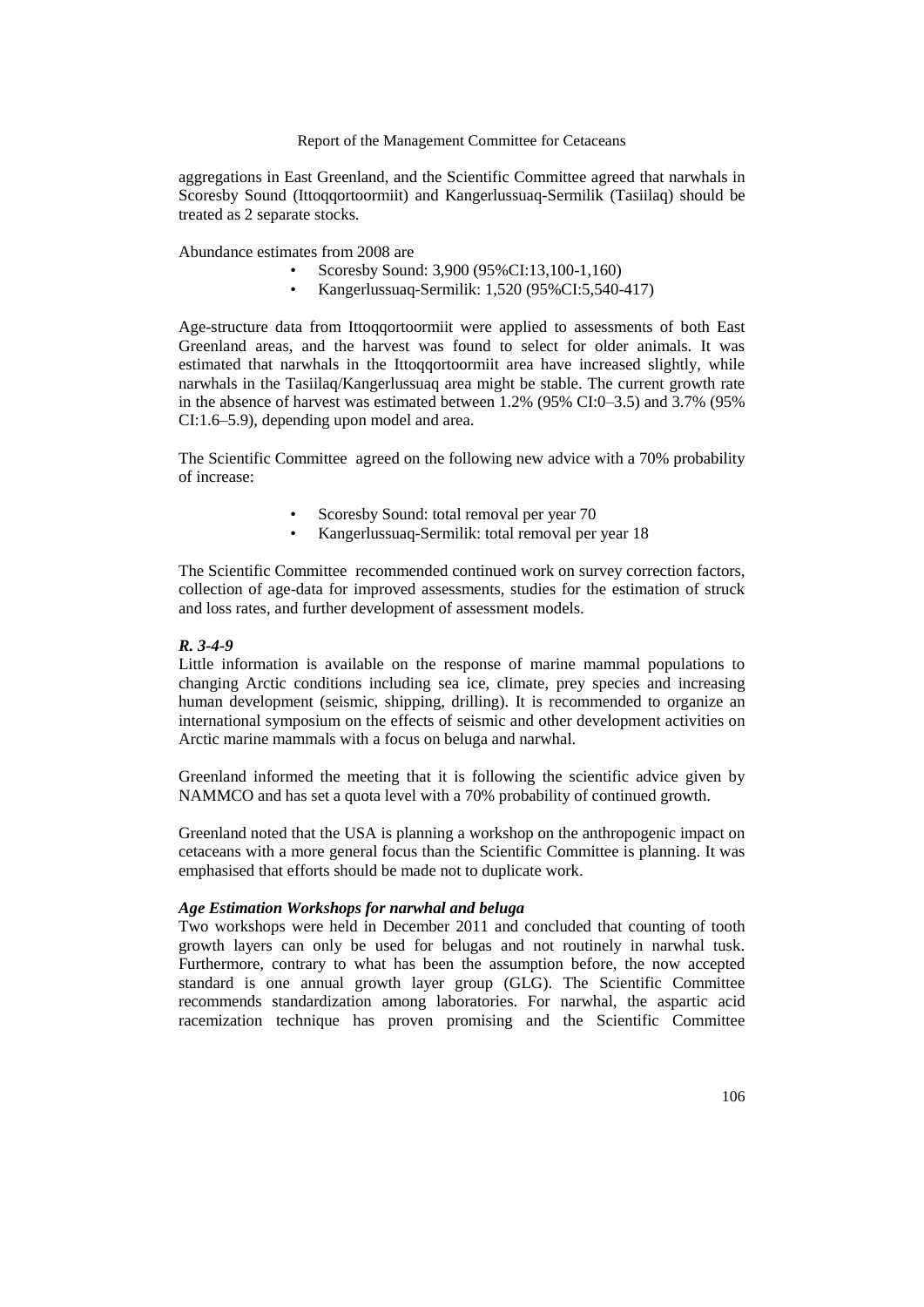recommends it for beluga for calibration and also as an alternative method. A final growth layer reading exercise in beluga is planned for later in 2012.

## **Conclusions by the Management Committee**

The Management Committee **noted** the report and the new advice of total removals from Scoresby Sound and Kangerlussuaq-Sermilik.

The Management Committee further **endorsed the Scientific Committee recommendation** to fully explore the allocation of harvest to summer aggregations of narwhals in West Greenland before the next NAMMCO/JCNB JWG meeting, and also its recommendations to continue its work in line with work on survey correction factors, collection of age-data for improved assessments, studies for the estimation of struck and loss rates, and further development of assessment models.

The Management Committee **encouraged** the Scientific Committee to further plan an international symposium on the effects of seismic and other development activities with focus on narwhal and beluga. The Management Committee **noted** that two age estimation workshops had been held and that a final growth layer reading exercise would take place later in 2012.

# **4.6 Beluga - West Greenland**

**Requests by Council for advice from the Scientific Committee**

There were four ongoing requests to the Scientific Committee:

**R-3.4.9 - NAMMCO/15-2005:** to provide advice on the effects of human disturbance, including noise and shipping activities, on the distribution, behaviour and conservation status of belugas, particularly in West Greenland. In 2009 (NAMMCO/18) it was further specified that there was no need for a broad assessment for all marine mammals, and that focus would be on walrus, narwhal and beluga (ongoing).

**R-3.4.10 - NAMMCO/15–2005:** future surveys for beluga and narwhal should be planned using the international expertise available through the Scientific Committee of NAMMCO, and with input from hunters at the planning stage. In addition, if and when new survey methods are applied, they should be calibrated against previously used methods so that the validity of the survey series for determining trends in abundance is ensured (ongoing).

**R-3.4.11 – NAMMCO/17-2008:** to update the assessment of both narwhal and beluga when new data are available.

**R-3.4.13 - NAMMCO/19–2010:** to reconsider the temporal and geographical restrictions on the takes of beluga from West Greenland within the framework of the NAMMCO/JCNB JWG in view of recent dynamic changes in the environment.

**Advice from the Scientific Committee** *R-3.4-11*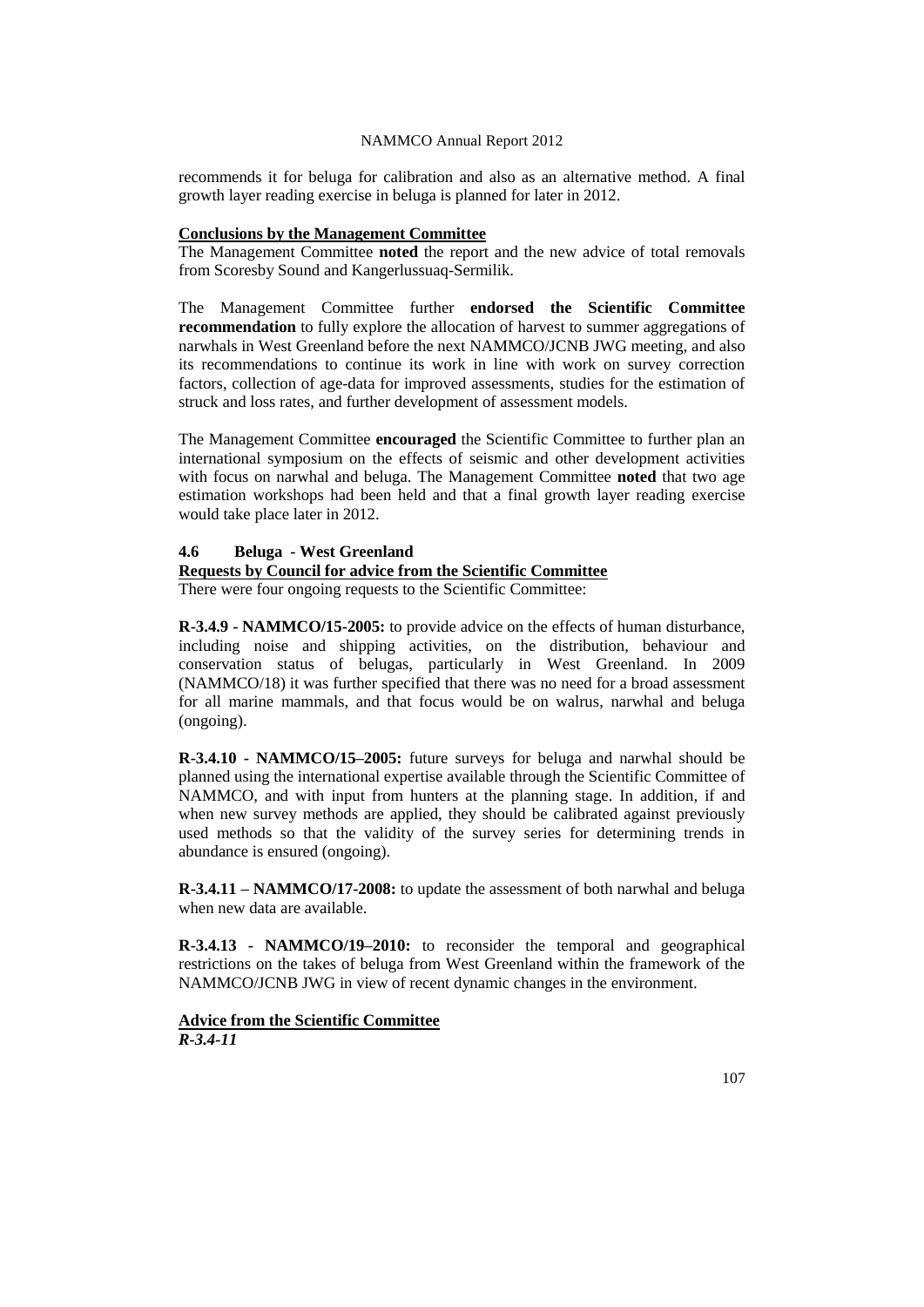The Somerset Island stock supplies the belugas overwintering off West Greenland and in the North Water (Qaanaaq), where the majority of the removals take place. Although there are not enough data to quantify the influx of belugas from Cumberland Sound to West Greenland, it is unlikely that these animals contribute significantly to the exploited winter aggregation in Greenland.

Catches in West Greenland declined during 1979-2011 from about 1,300 in the early 1980s to levels below 300 whales per year after 2004. There are no research plans for quantification of struck and lost rates in belugas.

There are no new survey estimates from West Greenland (next 2012).

Aerial surveys conducted in the North Water in May resulted in fully corrected abundance estimates of 2,008 (95% CI 1,050-3,850) beluga in 2009 and 2,482 (95% CI 1,439-4,282) in 2010.

The assessments of West Greenland beluga were updated with age-structured data, recent abundance estimates, and catches. Results from different scenarios provided annual growth rate estimates from 3.2% to 5%, in the absence of harvest. The depletion ratio for 2012 was estimated to 44% (95% CI: 16%–88%), with a yearly replacement of 510 (95% CI:170–780) individuals.

The Scientific Committee agreed that the revised assessment confirmed that the current removals based on the 2009 advice are sustainable. Based on a 70% probability of population increase, it is concluded that a total annual removal of 310 belugas in West Greenland is sustainable (excluding Qaanaaq). A new updated advice is expected at the next meeting based on a new abundance estimates from the spring survey in 2012, and the Scientific Committee noted that new abundance estimates for assessments should be available at least every  $10<sup>th</sup>$  year.

No specific advice was given on the North Water (Qaanaaq), since the current removals remain at a low level relative to the population size. No advice was given for the harvest in Canada.

#### *R-3.4.13*

The Scientific Committee reiterated the recommendations for seasonal closures to allow for the possible reestablishment of local aggregations of belugas:

- Northern area (Uummannaq, Upernavik and Qaanaaq): June through August
- Central area (Disko Bay): June through October
- Southern area (south of Disko Bay to 65°N): May through October.
- The area south of  $65^{\circ}$ N: closed for hunting.

The purpose of these is to allow for the possibility of reestablishment of local aggregations of belugas in Greenland.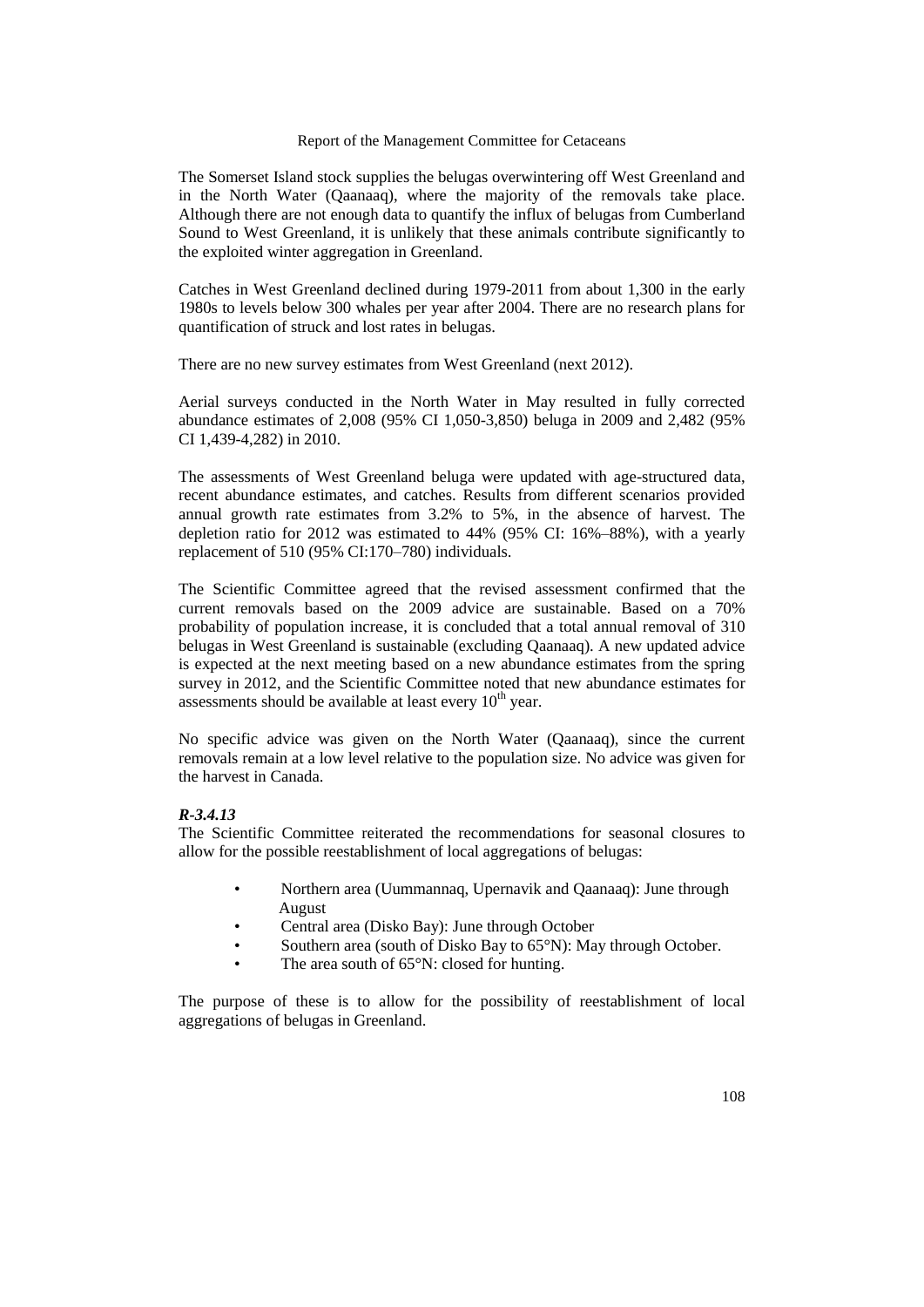Greenland informed the meeting that it has set a quota of 310 animals with a 70% probability which includes Qaanaaq even though the NAMMCO advice is currently excluding Qaanaaq. Greenland is therefore looking forward to a new advice for the Qaanaaq area.

Hunters have reported observations of beluga in East Greenland but there are so far no confirmed observations in East Greenland and the assumption is that the observed animals may be from the Spitsbergen stock.

The Faroese commended Greenland for implementing its multi-year management plans.

Greenland reported that hunters are obliged to report struck and lost (S/L) animals but very few reports are received. In Greenland the reported S/L are deducted from the quota which probably does not increase the hunters' motivation for reporting. One of the conclusions from the NAMMCO/JCNB JWG was to increase the effort to collect S/L data both in Canada and Greenland.

Greenland acknowledged the recommendations on seasonal closure and informed the meeting that it will discuss the implementation of this advice nationally.

## **Conclusions by the Management Committee**

The Management Committee **noted** the report and that the total annual removal of 310 belugas in West Greenland is sustainable and **endorsed the recommendations** on seasonal closures.

# **4.7 Northern bottlenose whales**

### **Update from the Scientific Committee**

The Faroese T-NASS 2007 data have been analysed together with data from CODA for a model-based estimate of abundance.

The Faroe Islands informed that at the next meeting in the WG on Abundance estimates, the feasibility of generating an abundance estimate of northern bottlenose whales will be explored.

#### **Conclusion by the Management Committee**

The Management Committee **noted** the report.

#### **4.8 Killer whales**

# **Requests by Council for advice from the Scientific Committee**

There is one pending request:

**R-3.7.2-NAMMCO/13-2004:** to review the knowledge on the abundance, stock structure, migration and feeding ecology of killer whales in the North Atlantic, and to provide advice on research needs to improve this knowledge. Priority should be given to killer whales in the West Greenland – Eastern Canada area.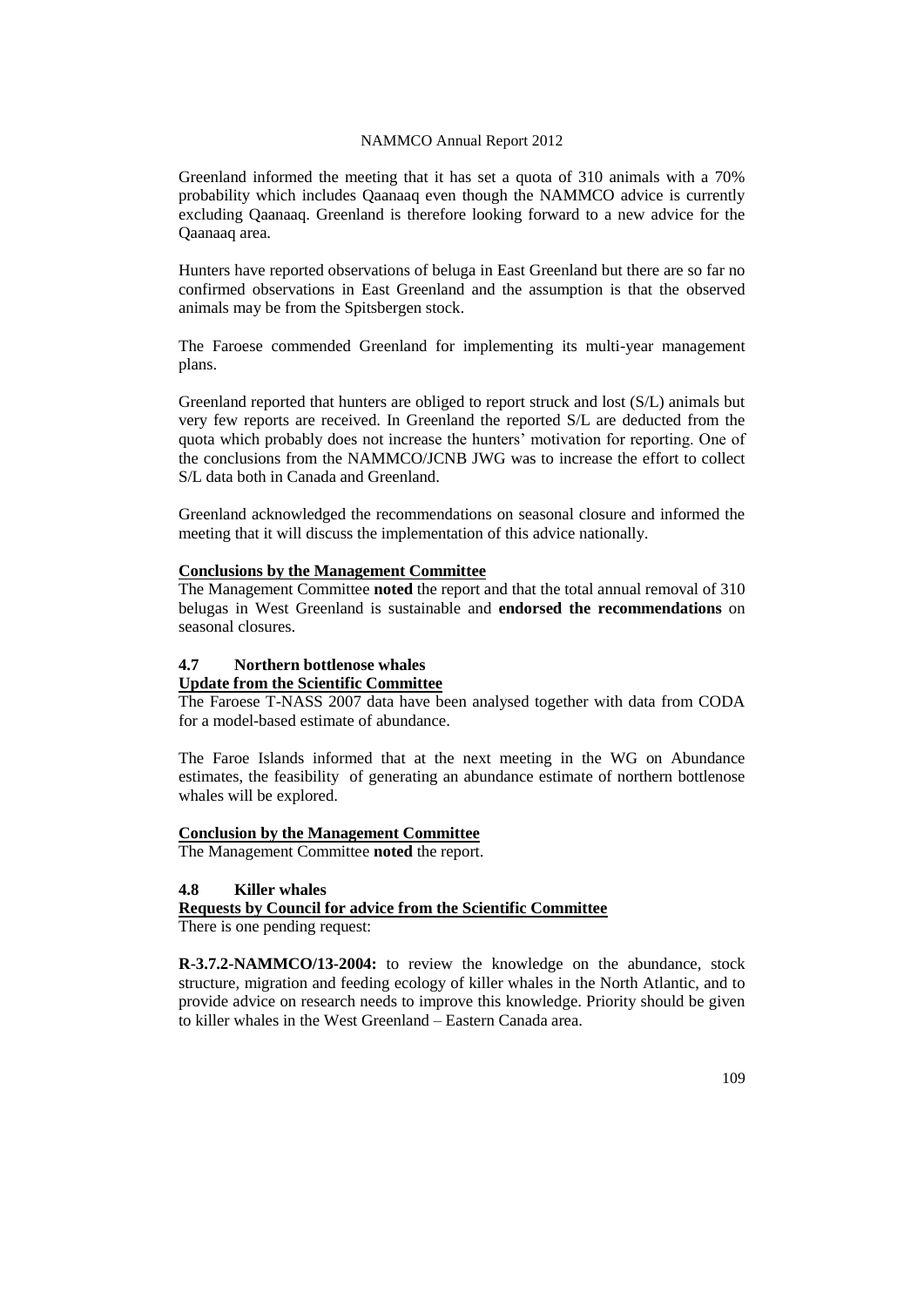# **Update from the Scientific Committee**

Studies of the genetic differentiation of north Atlantic killer whales and acoustic signals produced by killer whales were conducted in Icelandic waters in 2011.

# **Conclusions by the Management Committee**

The Management Committee **noted** the update.

# **4.9 Long-finned pilot whales**

### **Requests by Council for advice from the Scientific Committee**

There were two ongoing requests for advice from the Scientific Committee:

**R-3.8.5 - NAMMCO/19–2010:** to assess the status of long-finned pilot whales in West Greenland waters and provide minimum estimates of sustainable yield.

**R-3.8.6 – NAMMCO/20-2011** to continue work to complete a full assessment of pilot whales in the North Atlantic and provide advice on the sustainability of catches, as soon as necessary further information becomes available, with particular emphasis on the Faroese area and East and West Greenland. In the short term, the Scientific Committee was requested to provide a general indication of the level of abundance of pilot whales required to sustain an annual catch equivalent to the annual average of the Faroese catch in the years since 1997.

#### **Advice from the Scientific Committee**

**R-3.8.6:** A full assessment of pilot whale around the Faroe Islands is unlikely to be conducted in the near future due to lack of necessary information. For the short term advice both the AWMP-C procedure (which has been used for preliminary advice for baleen whales in West Greenland by NAMMCO and the IWC), as well as the PBR approach, could be used to reflect precautionary estimates of the minimum abundance estimates required to sustain the Faroese hunt.

The annual average catch in the Faroes since 1997 is 678 animals . The AWMP-C procedure needs an abundance estimate of 50,000, and the PBR approach an abundance estimate of 80,000, to conclude that the Faroese hunt is sustainable. However, the geographical range of the stock(s) that supply the Faroese hunt is unknown, and it is unresolved how the calculated estimates compare with the accepted estimate of 128,000 (95% CI: 75,700-217,000) pilot whales from the Icelandic and Faroe Islands area of T-NASS.

The Scientific Committee reiterated its previous recommendations which were endorsed by the Management Committee for Cetaceans at NAMMCO/20-2011 for further research to improve the basis for providing more robust estimates of pilot whale abundance, which include:

- tracking animals from as many schools as possible
- additional work on trends, abundance, and stock structure
- timely implementation of a long-term monitoring programme.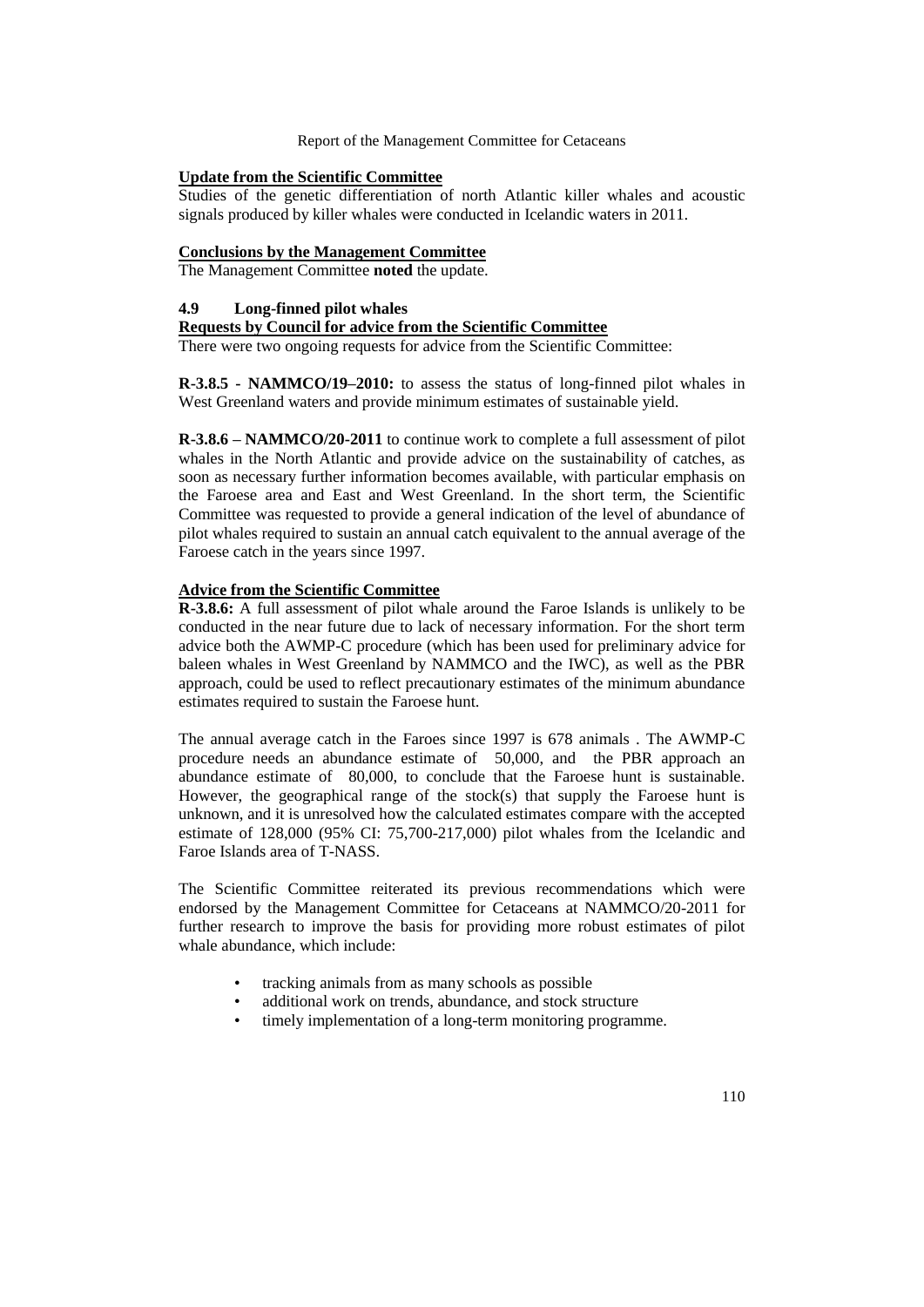The Faroe Islands welcomed the new precautionary estimates by the Scientific Committee of the minimum abundance estimates required to sustain the Faroese hunt. The Faroe Islands informed that satellite tracking will continue to explore the geographical range of the animals recruiting to the Faroese catches; data necessary for performing a full assessment. It was suggested that the Scientific Committee look at alternative work to solve and speed up the stock structure issue. A new trend analysis has been finalised, no significant trend was detected in abundance estimates between the survey years 1989, 1995 and 2007. The long term sampling programme is in the planning stage.

**R-3.8.5:** The average annual catch in West Greenland during 1993-2007 was 126 whales. An aerial survey conducted in 2007 gave an estimate of 7,440 animals (95% CI 3,014-18,367). Applying a PBR approach estimates a sustainable harvest level of around 50 whales per year, while the AWMP-C procedure gives an annual take of 70 whales. However, the survey did not cover the entire range of pilot whales in West Greenland. The summer aggregation in West Greenland cannot be considered an isolated stock, as it is likely connected to pilot whales along Labrador and at Newfoundland, and the occurrence and abundance in West Greenland is probably influenced by the sea temperature regimes in the area although the extent of this is not known.

Greenland welcomed the advice and informed the meeting that this will be included in the upcoming Executive Order on hunting and protection of small cetaceans.

#### **Conclusions by the Management Committee**

The Management Committee **noted** that it is unlikely that a full assessment of the pilot whales in the North Atlantic can be conducted in the near future.

For the West Greenland hunt it is difficult to reach any conclusion on sustainability because there is too little information on the inter-relation between animals in Labrador and Newfoundland. Never the less the advice from the Scientific Committee provides a minimum estimate of sustainable yield.

The Management Committee concluded that the minimum level of abundance of pilot whales required to sustain an annual catch equivalent to the annual average of the Faroese drive hunt is estimated to be in the range of 50,000 to 80,000 animals.

# **4.10 White-beaked, white-sided and bottlenose dolphins**

# **Requests from Council for advice from the Scientific Committee**

There was one pending request to the Scientific Committee:

**R-3.9.6 - NAMMCO/13-2004:** to carry out assessments of these species when sufficient information was available on stock delineation, distribution, abundance and biological parameters to initiate the work.

# **Advice from the Scientific Committee**

The average annual catch of white-beaked dolphins in West Greenland during 1993-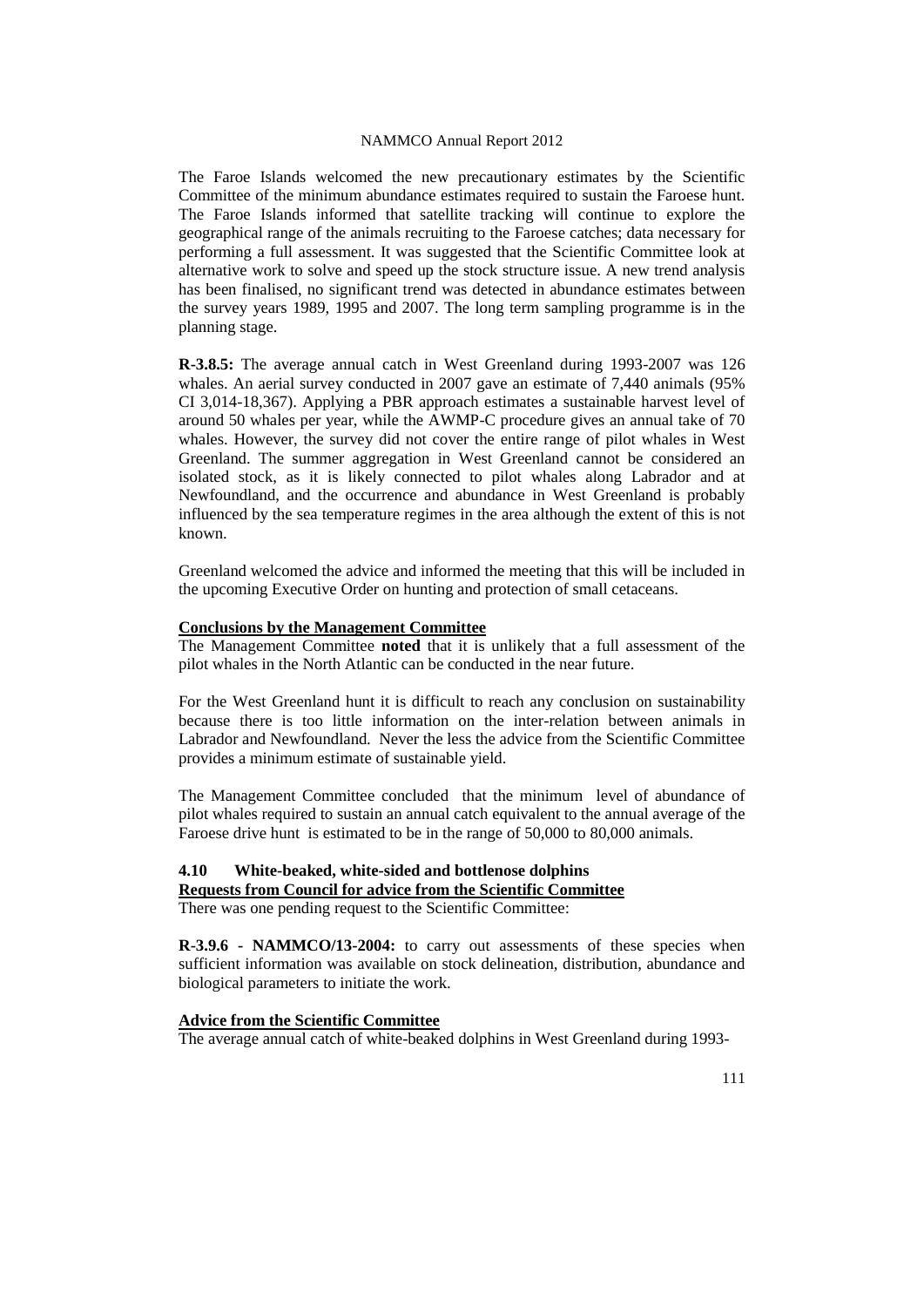2007 was 30 dolphins. In 2007 an aerial survey estimated an abundance of 11,801 animals (95% CI 7,562-18,416). Applying a PBR approach suggests that the sustainable harvest level of white-beaked dolphins taken from this abundance would be around 125 whales per year.

In 2011 the first stranding of a bottlenose dolphin in Iceland was recorded, which is also the first confirmed record of the presence of bottlenose dolphins in Icelandic territorial waters.

The Faroe Islands has collected samples from the drive hunt of white-sided dolphins in 2001-2009 and the analyses will be finalised within the next couple of years.

Greenland welcomed the new advise which will be included in the before mentioned new Executive Order on small cetaceans.

#### **Conclusions by the Management Committee**

The Management Committee **noted** the report and that the annual catch of whitebeaked dolphins in West Greenland is sustainable.

#### **4.11 Harbour porpoise**

# **Requests for advice from the Scientific Committee**

There is one ongoing request to the Scientific Committee:

**R-3.10.1 - NAMMCO/7-1997:** to conduct a comprehensive assessment of the harbour porpoise throughout its North Atlantic range.

#### **Advice from the Scientific Committee**

Norway's total annual by-catch estimate of 6,900 harbour porpoises raises concerns that the by-catch of harbour porpoises in Norway may not be sustainable. It is therefore recommended to initiate an assessment of harbour porpoises in Norway that include *i)* reviewing the by-catch estimates *ii)* examining the relevant abundance estimates *iii)* assessing the need for coastal surveys of harbour porpoises in Norway *iv)* investigating the use of satellite tracking for stock delineation, and *v)* evaluating the use of acoustic deterrents (pingers) in the gillnet fishery in order to reduce the bycatch.

Greenland now has sufficient data for an assessment of harbour porpoises in West Greenland and both Iceland and the Faroe Islands have abundance estimates as well as some estimates of by-catch in Iceland.

It is therefore suggested that assessments of harbour porpoise be attempted for all areas. This will require at least two meetings, with the first meeting providing a full assessment for West Greenland, and initiating the process for Norway, including a review of the method used for obtaining total by-catch estimates. The second meeting should focus on by-catch in Norway and Iceland, attempt to finalize assessments for Norway, Iceland and the Faroes, and could, if feasible, evaluate methods for reducing by-catch.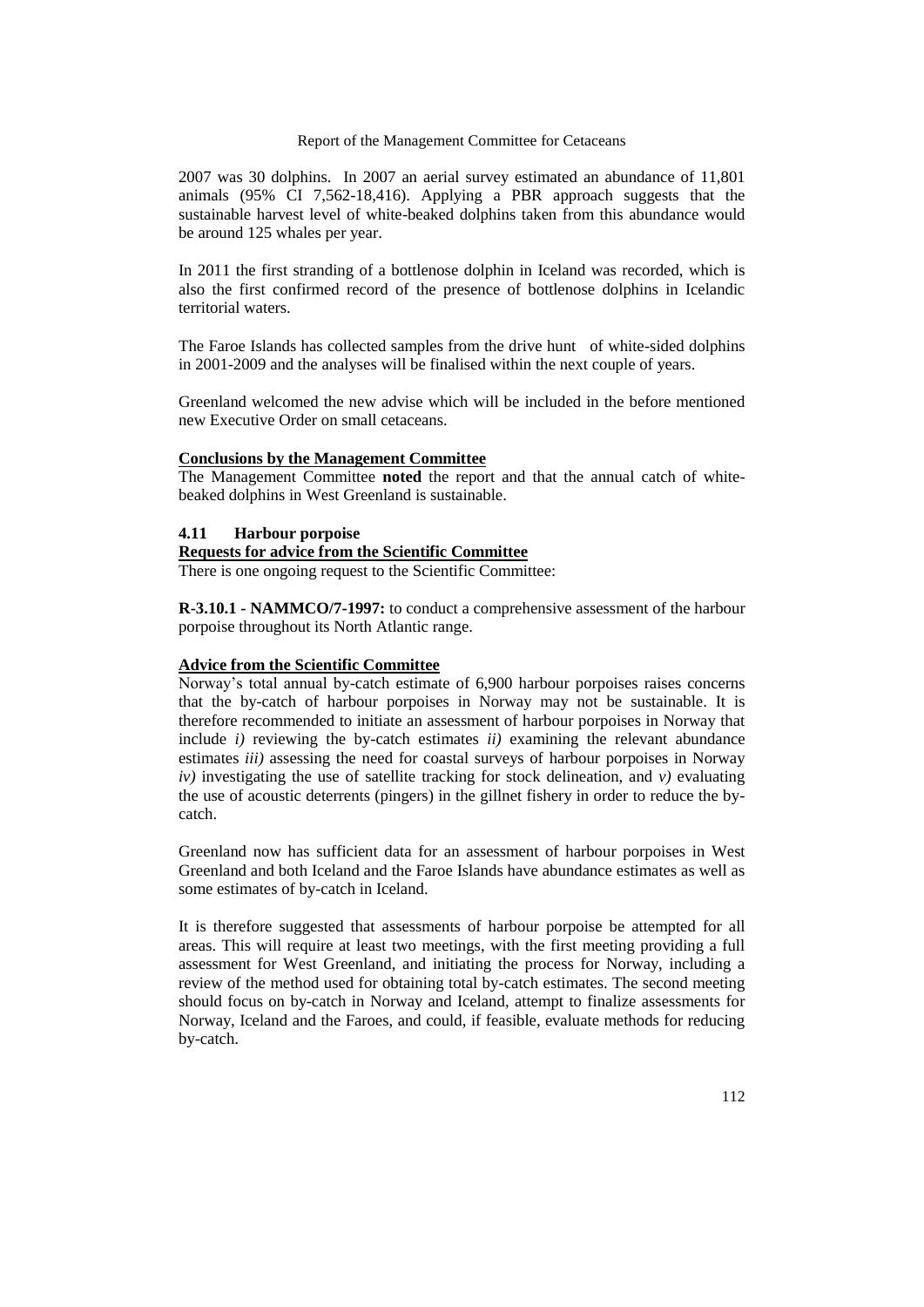Greenland welcome the proposed work and urges it to take place as soon as possible as harbour porpoises is by far the most hunted small cetacean in Greenland.

Norway supported the suggested plan to undertake an assessment. Today Norway does not have very good abundance estimates for harbour porpoises, and it is anticipated that in order to assess the sustainability of the by-catch of harbour porpoises substantial work remains to be done.

### **Conclusions by the Management Committee**

The Management Committee **noted** the report and endorsed the plans to undertake an assessment of harbour porpoises for all areas.

# **4.12 Bowhead whale**

# **Update by the Scientific Committee**

A genetic mark-recapture estimate in West Greenland revealed an abundance in 2009 of 1410 bowhead whales (95% CI: 783-2038) confirming an increase of observed animals in previous aerial surveys. A new abundance estimate based on aerial surveys and genetic mark-recapture will be available later in 2012.

One male tagged in Disko Bay in May 2010 moved into the Northwest Passage where it spend a couple weeks in September 2010 in close proximity of a bowhead whale tagged in Alaska in spring the same year. Both returned to their normal seasonal range, but the excursions suggest that bowhead whales from the Pacific and the Atlantic occasionally may be connected in years with little sea ice in the Northwest Passage.

Given the increase in sightings it is suggested that abundance trends are monitored for the East Greenland - Svalbard population. Norway will continue the passive acoustic monitoring with two extra devices in the northern Fram strait and north of Svalbard.

# **Conclusions by the Management Committee**

The Management Committee **noted** the report.

### **4.13 Sperm whale**

# **Past proposals for Conservation and Management**

In 2011 the Management Committee recommended the re-processing of the T-NASS 2007 survey acoustic data from Iceland.

## **Update by the Scientific Committee:**

The Icelandic and Faroese data may be reanalysed at end of 2012 (paid for by NAMMCO), and data will then be available for the development of abundance estimates by Iceland and the Faroe Islands.

#### **Conclusions by the Management Committee**

The Management Committee **noted** the report.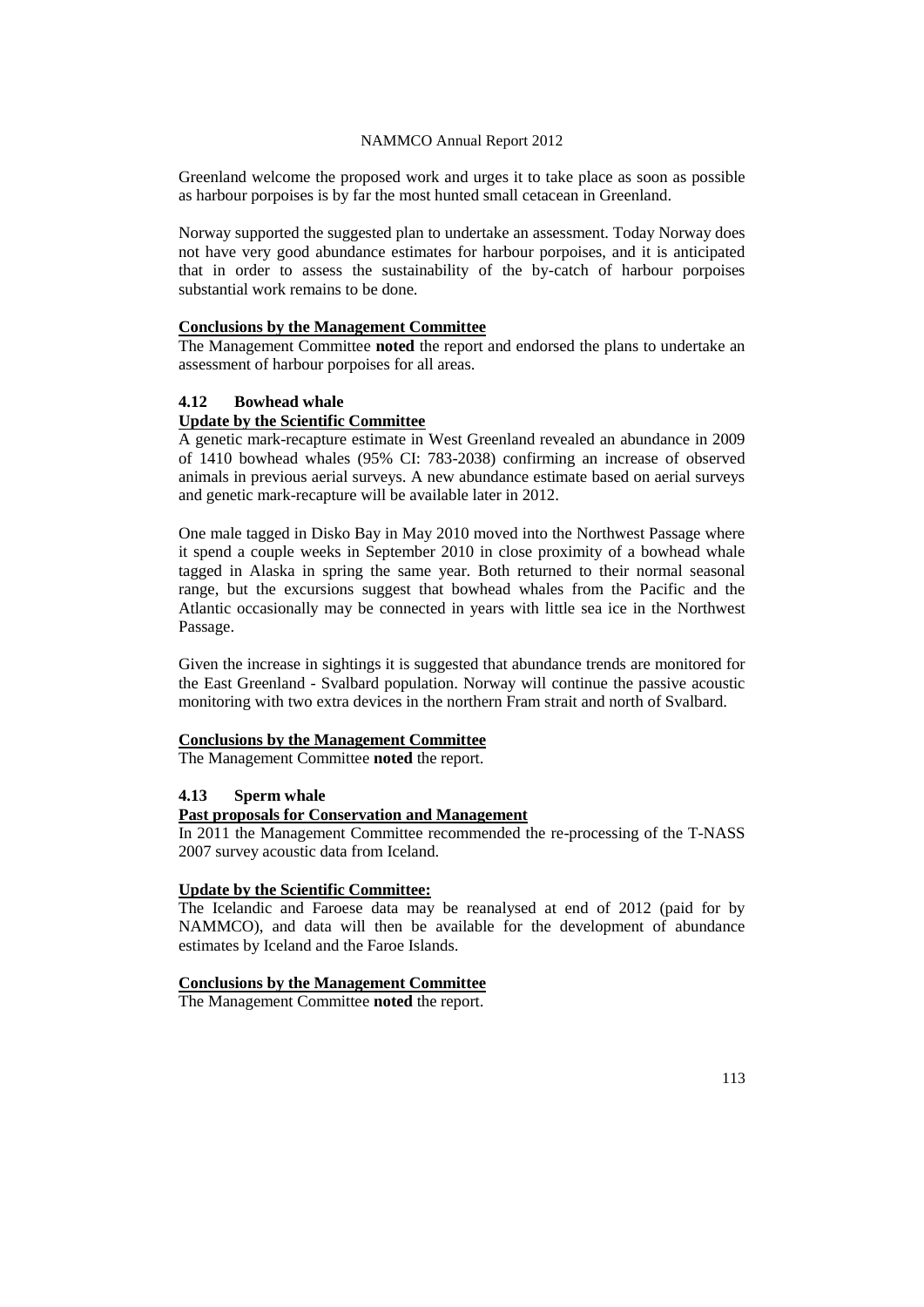# **5. T-NASS 2015 and Survey Planning**

The most optimal year for a large scale coordinated survey is 2015. The survey plans for the different countries are generally similar to those of the last T-NASS survey, with some exceptions described in the main report.

Based on the Working Group report and with reference to Council's decision that a new large-scale T-NASS survey of cetaceans in the North Atlantic is desirable within the near future, the SC discussed how best to approach such a large scale survey effort.

Based on experience from past surveys agreement was reached on the following specifications for a proper survey that could inform and improve management decisions:

- The survey should to the extent possible cover the potential range of the target species to provide robust abundance estimates useful for management;
- The following species were identified as being targets: long-finned pilot whales, humpback whales, fin whales, sei whales and minke whales;
- The survey should include all previously surveyed areas and it should be designed so that shifts in occurrence can be detected and that previously nonsurveyed areas are covered if they are considered potentially important for abundance estimation;
- Fully corrected abundance estimates should be developed for all the areas and this will include double-platform design of survey vessels and aircrafts;
- Early in the planning stage it should be attempted to include Canada and Russia and neighboring countries in surveying parts of the Atlantic to ensure that all important areas are covered intensively;
- The survey should be planned for 2015 to ensure sufficient time for preparations and because other areas of the Atlantic likely will be covered by surveys conducted by the US and by EU. Seasonal timing will be agreed upon at a later meeting.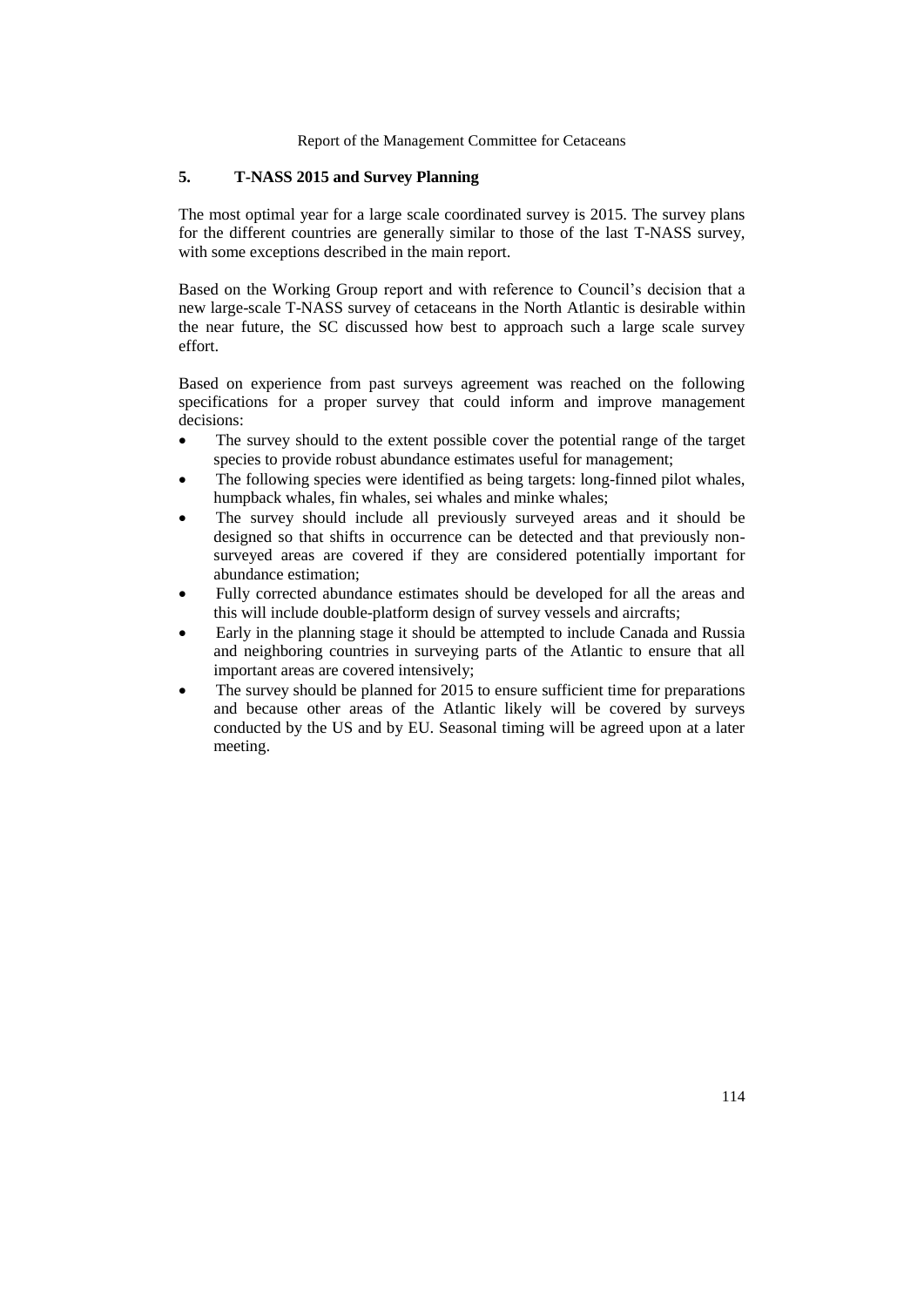

**Figure 1.** Proposed extent of the 2015 Trans-North Atlantic Sightings Survey (T-NASS-15).

The geographical extent of the survey is shown in Figure 1 above. In addition to areas covered in the past the following new areas were considered critically important to include in a TNASS-15 survey:

- The East Greenland shelf from Kap Farvel to about  $80^{\circ}$ N where significant numbers have been detected by platforms of opportunity in recent years;
- The offshore areas between the Labrador coast and the shelf areas of West Greenland that has not been surveyed in the past;
- The areas between Iceland and Jan Mayen should be surveyed in case it is not included in the Norwegian mosaic surveys, which is important for minke whales;
- Areas south of the Irminger Sea and generally south of  $55^\circ$ N where sei whales and pilot whales occur;
- Areas north of  $70^{\circ}$ N in West Greenland where recent catches of minke whales have been taken;
- Areas between east Iceland and Norway depending on the Norwegian mosaic survey effort;
- Areas in the northeast Barents Sea, Pechora Sea where Russian surveys have indicated increased presence of cetaceans.

Based on experience from past surveys the SC has estimated the costs for a large scale to be in the magnitude of 50mill NOK. In comparison the total cost of the T-NASS-07 survey was 30mill NOK, when corrected for inflation to 2012. Partial funding of the survey could cause gaps in coverage that will leave areas without data that cannot be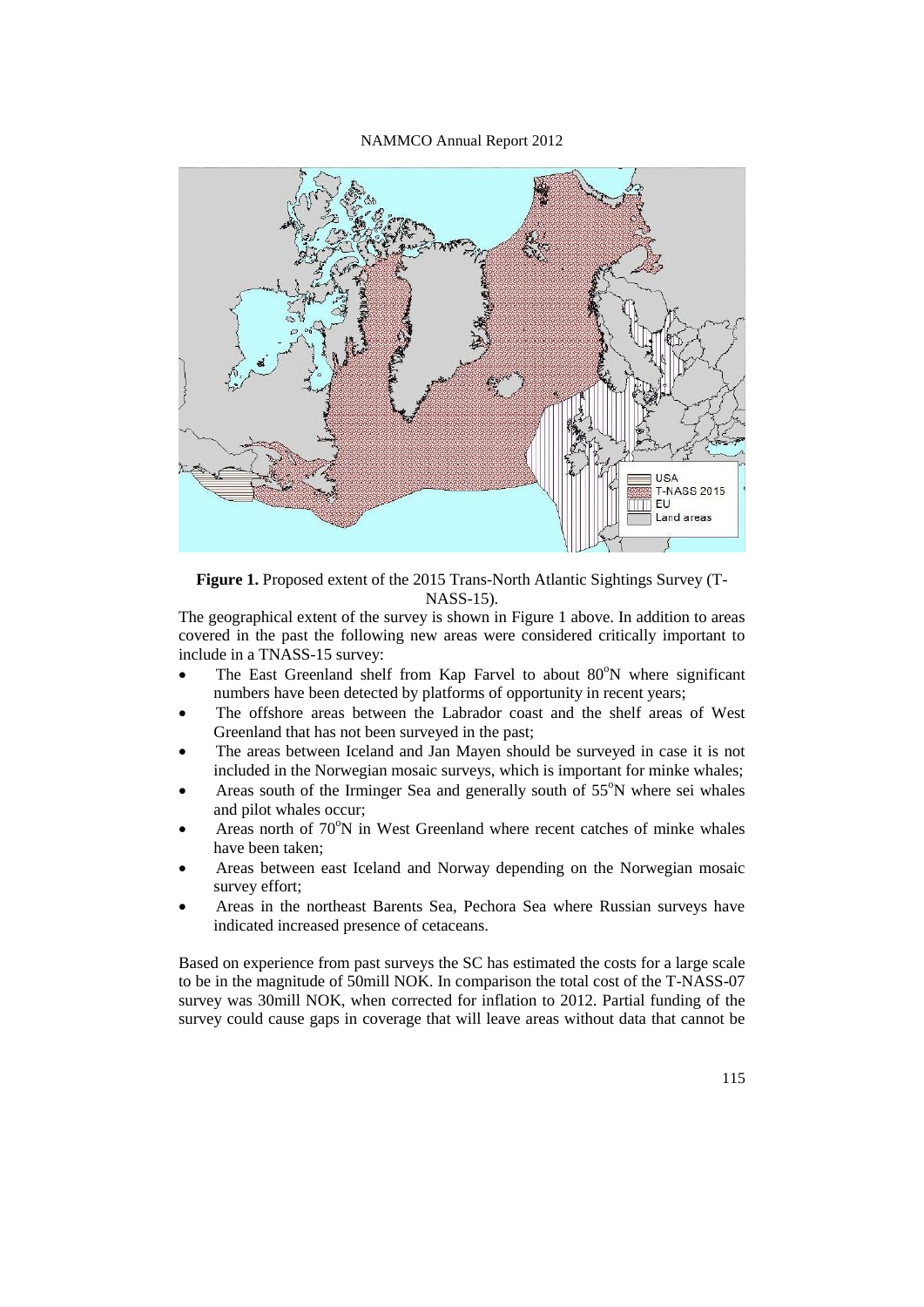included in the abundance estimates and will also reduce the options for detecting shift in abundance between areas and will hamper the assessment of whale stocks.

Aside from already planned national survey activities there are also plans for surveys of cetaceans funded by oil companies in areas where oil exploration is planned and there are also expected participations from Russia, Canada and other countries. However, the expenses for a large scale TNASS-15 cannot solely be covered by current national budgets or by NAMMCO funding. It is unlikely that funding for such an effort can be secured from scientific funding agencies and SC seeks the advice from the Council on if it is desired that SC continues its planning of a large scale TNASS-15 and on possible avenues for ensuring proper funding of the survey.

# **Conclusion from the Management Committee**

The Management Committee emphasised that sighting surveys are of the outmost importance in order to be able to make abundance estimates and make informed management decisions with respect to hunting. The MC therefore requests the SC to continue their planning of T-NASS.

The economical aspects of T-NASS will be dealt with in FAC and the final discussions and deliberations was forwarded to Council.

# **10. Elections of officers**

Ulla Svarrer Wang (Faroe Islands) was elected chair and Nette Levermann (Greenland) was elected vice-chair for the period 2012 – 2014.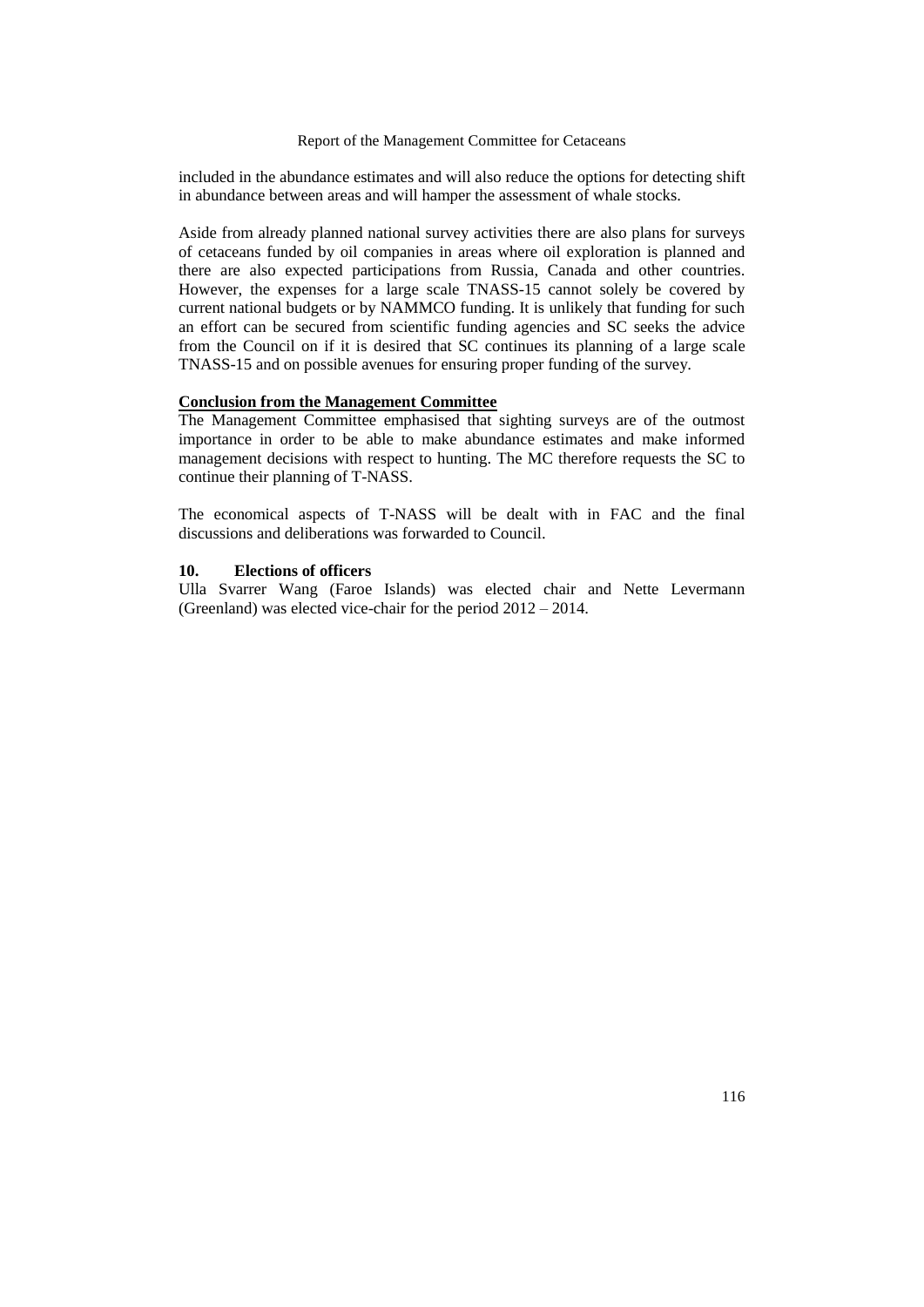### Appendix 1

# **AGENDA**

- 1. CHAIRMAN'S OPENING REMARKS
- 2. ADOPTION OF AGENDA
- 3. APPOINTMENT OF RAPPORTEUR
- 4. CONSERVATION AND MANAGEMENT MEASURES FOR WHALE STOCKS
	- 4.1 Fin whales

*East-Greenland –Iceland stock West Greenland Faroe Islands*

- Updates
- 4.2 Humpback whales
	- *Greenland*
	- Update
- 4.3 Sei whales
	- Update
- 4.4 Minke whales
	- *Central North Atlantic*
	- *West Greenland*
	- Updates
- 4.5 Narwhal
- *West Greenland East Greenland*
- Status of past proposals
- Requests by Council for advice from the Scientific Committee
- Responses by the Scientific Committee
- New proposals and recommendations for scientific research
- Proposals for conservation and management
- 4.6 Beluga

#### *West Greenland*

- Status of past proposals
- Requests by Council for advice from the Scientific Committee
- Responses by the Scientific Committee
- New proposals and recommendations for scientific research
- Proposals for conservation and management
- 4.7 Northern bottlenose whales
- Update
- 4.8 Killer whales
	- Update
- 4.9 Long-finned pilot whales
	- Status of past proposals
	- Requests by Council for advice from the Scientific Committee
	- Responses by the Scientific Committee
	- New proposals and recommendations for scientific research
	- Proposals for conservation and management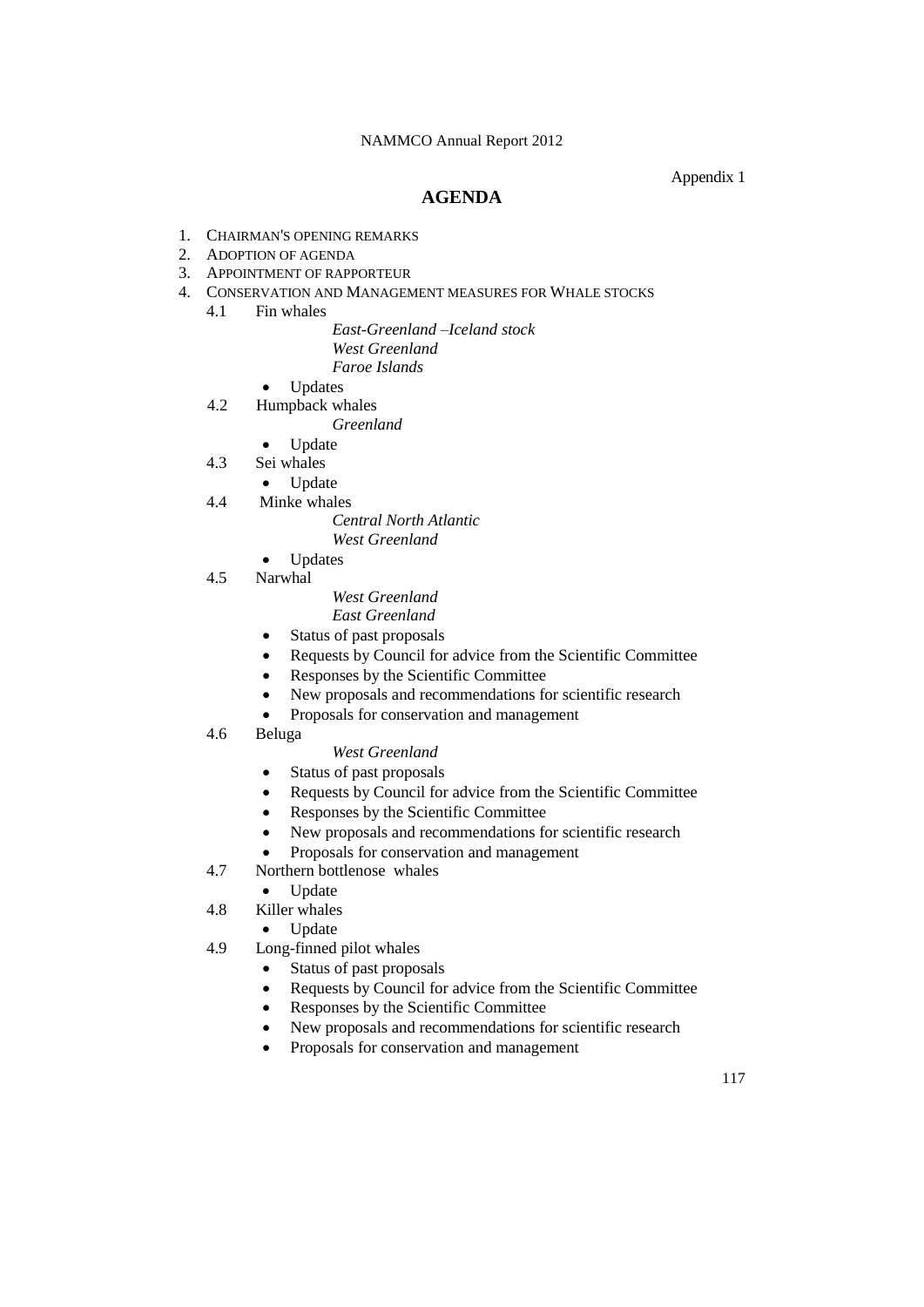- 4.10 White-beaked, white-sided and bottlenose dolphins
	- Update
	- New proposals and recommendations for scientific research
	- Proposals for conservation and management
- 4.11 Harbour porpoise
	- Status of past proposals
	- Requests by Council for advice from the Scientific Committee
	- Responses by the Scientific Committee
	- New proposals and recommendations for scientific research
	- Proposals for conservation and management
- 4.12 Sperm whale
	- Update
- 4.13 Bowhead whale

#### *East Greenland - Svalbard West Greenland*

- Update
- New proposals and recommendations for scientific research
- Proposals for conservation and management
- 5. T-NASS 2015 AND SURVEY PLANNING
- 6. PROCEDURES FOR DECISION-MAKING ON CONSERVATION AND MANAGEMENT MEASURES
- 7. ECOSYSTEM-BASED MANAGEMENT
- 8. USER KNOWLEDGE IN MANAGEMENT DECISION-MAKING
- 9. RELATED MANAGEMENT ISSUES<sup>4</sup>
	- 9.1 Marine mammal fisheries interactions<sup>5</sup>
		- 9.2 Environmental questions<br>9.3 By-catch data and monito
		- By-catch data and monitoring
	- 9.4 Other topics
- 10. ELECTIONS

<u>.</u>

11. ANY OTHER BUSINESS

<sup>&</sup>lt;sup>4</sup> Agenda Item 9: These items have been placed separately from the individual species, because they overlap to varying extents with the work of other committees; items  $9.1 - 9.3$ incl. overlap with the Management Committee for Seals and Walruses, and will be discussed in a joint meeting of the two Management Committees; item 9.2 is also listed on the Council agenda.

<sup>5</sup> **Agenda Item 9.1:** This item also includes Economic aspects of marine mammal – fisheries interactions and Multi-species approaches to management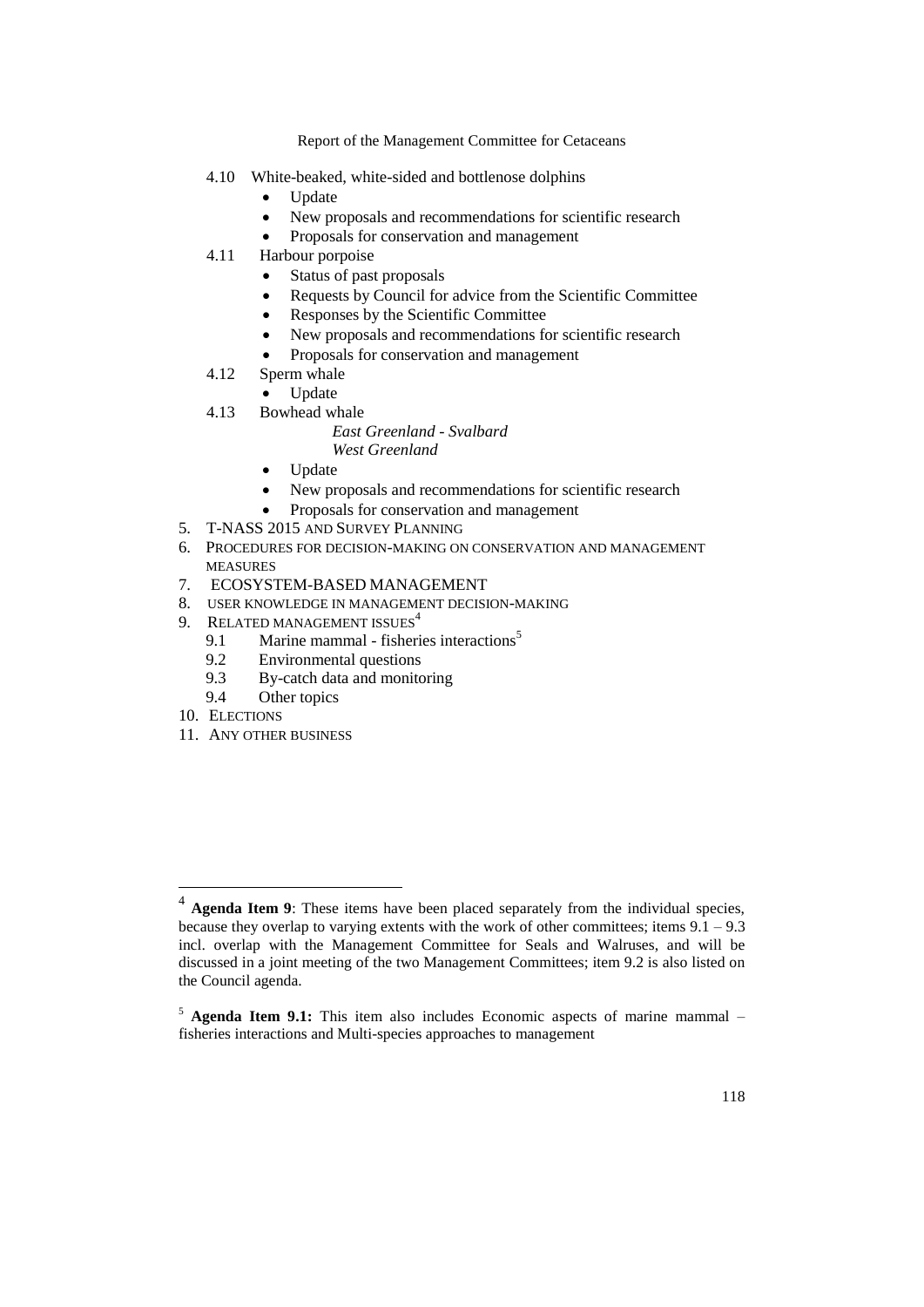Appendix 2

# **LIST OF DOCUMENTS**

| Document no                       | Title                                                                                                              | Agenda item                     |
|-----------------------------------|--------------------------------------------------------------------------------------------------------------------|---------------------------------|
| NAMMCO/21/MC/1                    | <b>List of Documents</b>                                                                                           |                                 |
| NAMMCO/21/MC/2                    | Agenda                                                                                                             | 2.                              |
| NAMMCO/21/MC/3                    | <b>Status of Past Proposals for Conservation</b><br>and Management                                                 | 4.                              |
| NAMMCO/21/MC/4                    | Summary of Requests by NAMMCO<br>Council to the Scientific Committee, and<br>Responses by the Scientific Committee | 4.                              |
| NAMMCO/21/MC/5                    | Recommendations to member countries<br>2010                                                                        | 4.                              |
| NAMMCO/20/6 and<br><b>ANNEXES</b> | Report of the Eighteenth Meeting of the<br>Scientific Committee                                                    | 4., 5., 6., 7., 8.<br>and $9$ . |